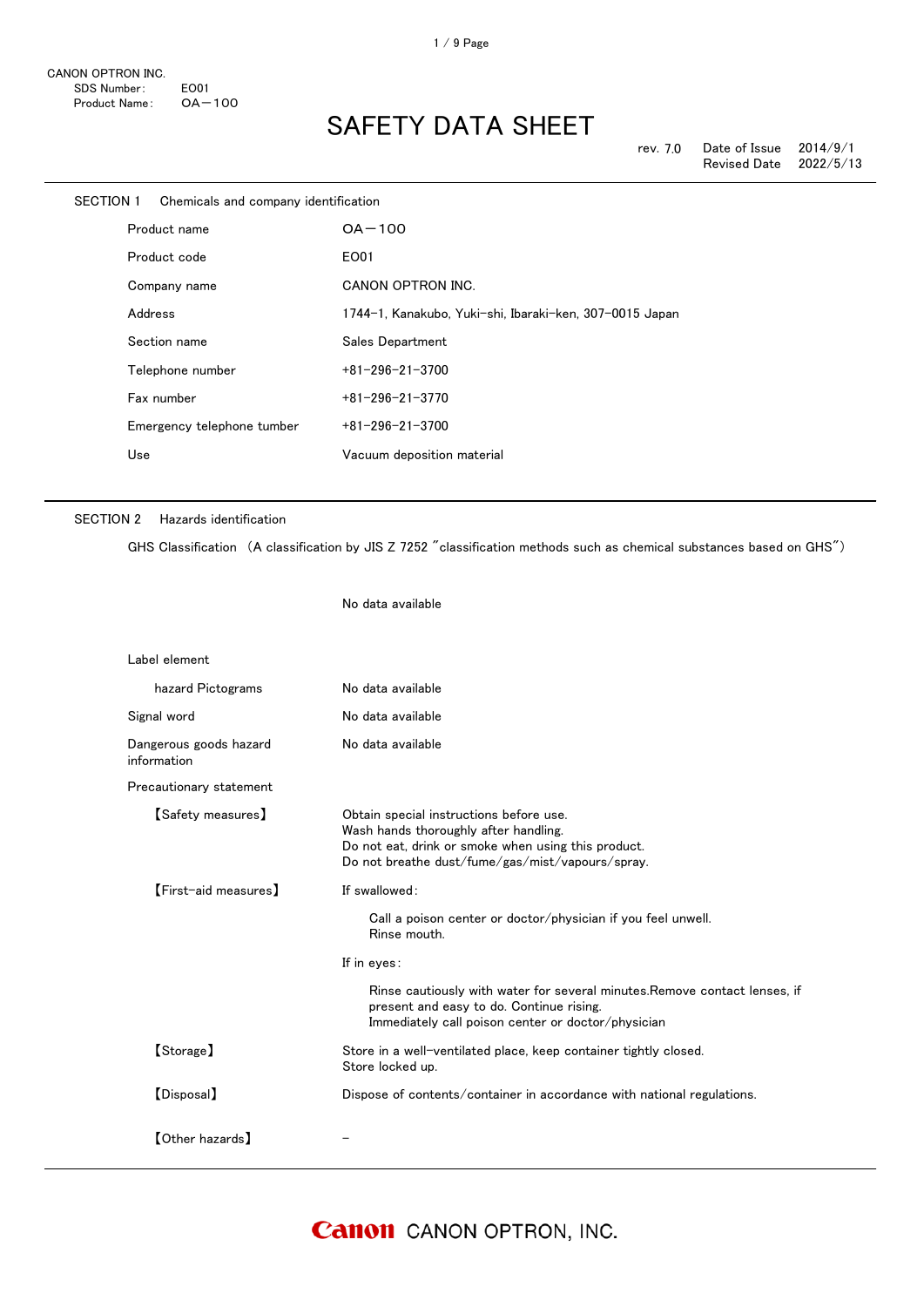| <b>SECTION 3</b><br>Composition/information on ingredients |                                                                                                                                  |                                                                                                                                                                                                                                                                                                                                                                                                            |                 |  |
|------------------------------------------------------------|----------------------------------------------------------------------------------------------------------------------------------|------------------------------------------------------------------------------------------------------------------------------------------------------------------------------------------------------------------------------------------------------------------------------------------------------------------------------------------------------------------------------------------------------------|-----------------|--|
|                                                            | Substance/Mixture                                                                                                                | Mixture                                                                                                                                                                                                                                                                                                                                                                                                    |                 |  |
|                                                            | Chemical name                                                                                                                    | Tantalum oxide                                                                                                                                                                                                                                                                                                                                                                                             | Tantalum        |  |
|                                                            | Chemical formula                                                                                                                 | <i>Ta2O5</i>                                                                                                                                                                                                                                                                                                                                                                                               | Та              |  |
|                                                            | Concentration or concentration<br>range                                                                                          | Ta2O5: 78-88<br>$Ta : 12 - 22$                                                                                                                                                                                                                                                                                                                                                                             |                 |  |
|                                                            | CAS No.                                                                                                                          | $1314 - 61 - 0$                                                                                                                                                                                                                                                                                                                                                                                            | $7440 - 25 - 7$ |  |
|                                                            | <b>TSCA Inventry</b>                                                                                                             | Tantalum oxide (Ta2O5)                                                                                                                                                                                                                                                                                                                                                                                     | Tantalum        |  |
|                                                            | EINECS number                                                                                                                    | $215 - 238 - 2$                                                                                                                                                                                                                                                                                                                                                                                            | $231 - 135 - 5$ |  |
|                                                            | Radioactive information                                                                                                          | Radioactive substances are not used as the material. Therefore, there is no<br>reason that ionizing radiation would be generated.                                                                                                                                                                                                                                                                          |                 |  |
| <b>SECTION 4</b>                                           | First aid measures                                                                                                               |                                                                                                                                                                                                                                                                                                                                                                                                            |                 |  |
|                                                            | Inhalation<br>Remove person to fresh air and keep comfortable for breathing.<br>Get medical advice/attention if you feel unwell. |                                                                                                                                                                                                                                                                                                                                                                                                            |                 |  |
|                                                            | Skin contact                                                                                                                     | Take off immediately all contaminated clothing. Rinse affected areas with<br>water/shower.<br>IF ON SKIN: Wash with plenty of soap and water.<br>If skin irritation or rash occurs: : Get medical advice/attention.<br>Rinse cautiously with water for several minutes. Remove contact lenses, if<br>present and easy to do. Continue rising.<br>If eye irritation persists: Get medical advice/attention. |                 |  |
|                                                            | Eye contact                                                                                                                      |                                                                                                                                                                                                                                                                                                                                                                                                            |                 |  |
|                                                            | Ingestion                                                                                                                        | Rinse mouth.<br>Get medical advice/attention.                                                                                                                                                                                                                                                                                                                                                              |                 |  |
|                                                            | Most important symptoms and<br>effects, both acute and delayed                                                                   | No data available                                                                                                                                                                                                                                                                                                                                                                                          |                 |  |
|                                                            | Protection of first aiders                                                                                                       | Rescuers, wear suitable protective equipment as the situation demands.                                                                                                                                                                                                                                                                                                                                     |                 |  |
|                                                            | Special precautions for physicians                                                                                               | No data available                                                                                                                                                                                                                                                                                                                                                                                          |                 |  |
| <b>SECTION 5</b>                                           | Firefighting measures                                                                                                            |                                                                                                                                                                                                                                                                                                                                                                                                            |                 |  |
|                                                            | Suitable extinguishing media                                                                                                     | This product itself is not flammable.                                                                                                                                                                                                                                                                                                                                                                      |                 |  |
|                                                            | Unsuitable extinguishing media                                                                                                   | No data available                                                                                                                                                                                                                                                                                                                                                                                          |                 |  |
|                                                            | Specific hazards                                                                                                                 | No data available                                                                                                                                                                                                                                                                                                                                                                                          |                 |  |
|                                                            | Specific extinguishing methods                                                                                                   | In the case of a fire in the periphery, the portable container is quickly moved to a<br>safe place.                                                                                                                                                                                                                                                                                                        |                 |  |
|                                                            | Special protective equipment for<br>firefighters                                                                                 | Wear suitable protective equipment (gloves, glasses and a mask) in fire-fighting.                                                                                                                                                                                                                                                                                                                          |                 |  |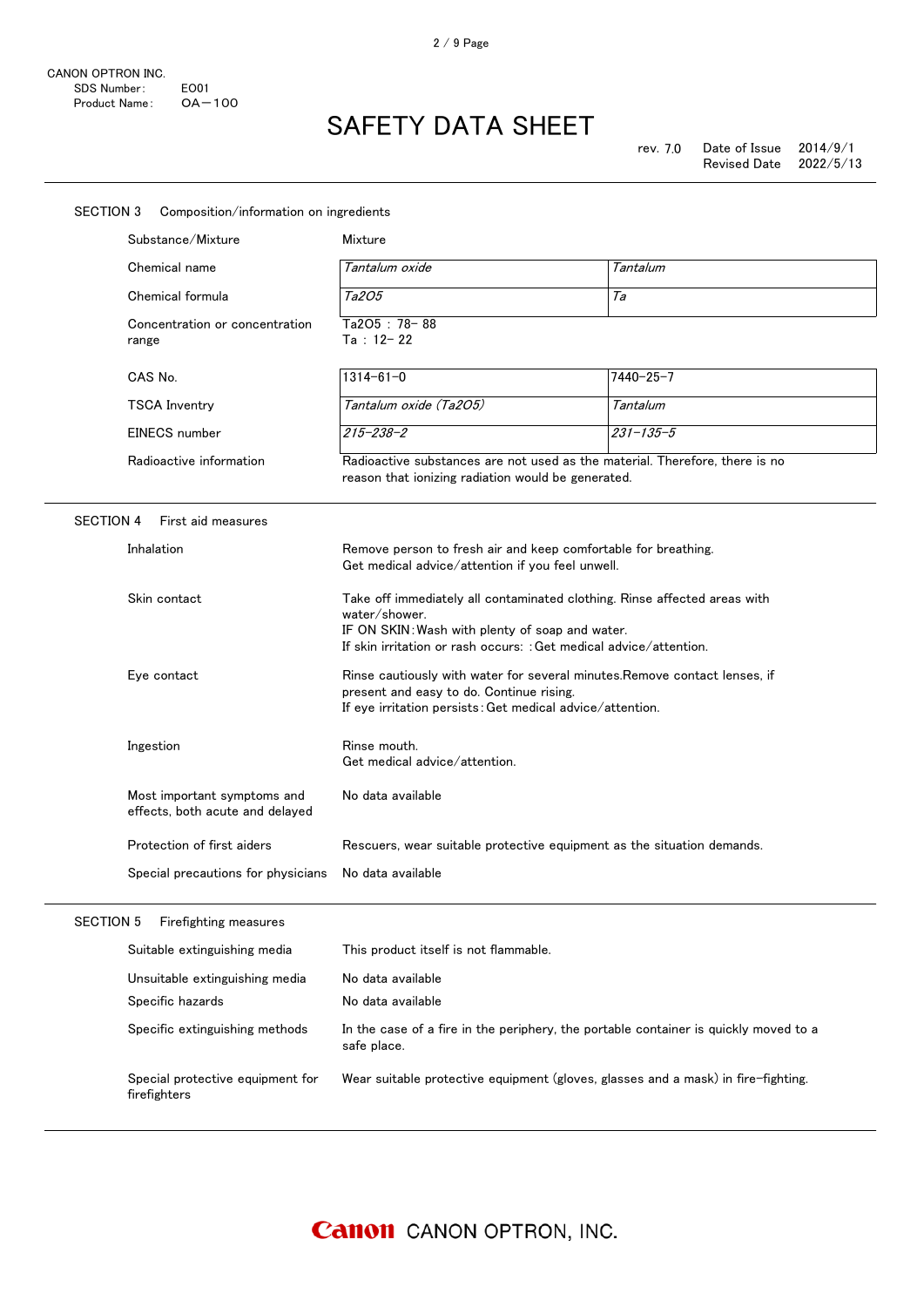$\frac{1}{2}$ 

# SAFETY DATA SHEET

| Protection equipment (specified as those in which the properties of the product<br>are suitable) worn during operation so that airborne droplets, etc., do not adhere<br>to the skin and dusts and gases are not absorbed. |  |  |  |  |
|----------------------------------------------------------------------------------------------------------------------------------------------------------------------------------------------------------------------------|--|--|--|--|
| The leakage may not directly flow into rivers or sewage.                                                                                                                                                                   |  |  |  |  |
| The leaked material is scooped up, or swept up and gathered to be recovered in<br>a paper bag or a drum.<br>After recovery, a small amount of the residue is absorbed in sediment, sawdust,<br>etc.                        |  |  |  |  |
| No data available                                                                                                                                                                                                          |  |  |  |  |
| SECTION 7<br>Handling and storage                                                                                                                                                                                          |  |  |  |  |
|                                                                                                                                                                                                                            |  |  |  |  |
| Take measures for equipment as described in "8. Exposure controls/personal<br>protection" and wear protective equipment.                                                                                                   |  |  |  |  |
| Handling work must be practiced in a room where there is a local or total<br>ventilation facility.                                                                                                                         |  |  |  |  |
| Refer to "10. Stability and reactivity."                                                                                                                                                                                   |  |  |  |  |
| Wash hands thoroughly after handling.<br>Do not eat, drink or smoke when using this product.                                                                                                                               |  |  |  |  |
|                                                                                                                                                                                                                            |  |  |  |  |
| Store in a well-ventilated place. Keep container tightly closed.                                                                                                                                                           |  |  |  |  |
| No data available                                                                                                                                                                                                          |  |  |  |  |
|                                                                                                                                                                                                                            |  |  |  |  |

SECTION 8 Exposure controls/personal protection

|                                                                             | Ta2O5                                                                                 | <u>Ta</u>                                 |
|-----------------------------------------------------------------------------|---------------------------------------------------------------------------------------|-------------------------------------------|
| Permissible concentration                                                   |                                                                                       |                                           |
| ACGIH                                                                       | TWA 5 mg/m <sup>3</sup> (as Ta)<br>$(2004$ edition)                                   | Unestablished<br>$(2015 \text{ version})$ |
| Appropriate engineering controls                                            | Use sealed devices, equipment, or a local exhaust ventilation as much as<br>possible. |                                           |
| Individual protection measures,<br>such as personal protective<br>equipment |                                                                                       |                                           |
| Respiratory protection                                                      | Dustproof mask                                                                        |                                           |
| Hand protection                                                             | Protective gloves                                                                     |                                           |
| Eye/face protection                                                         | Dust-proof glasses                                                                    |                                           |

### **Canon** CANON OPTRON, INC.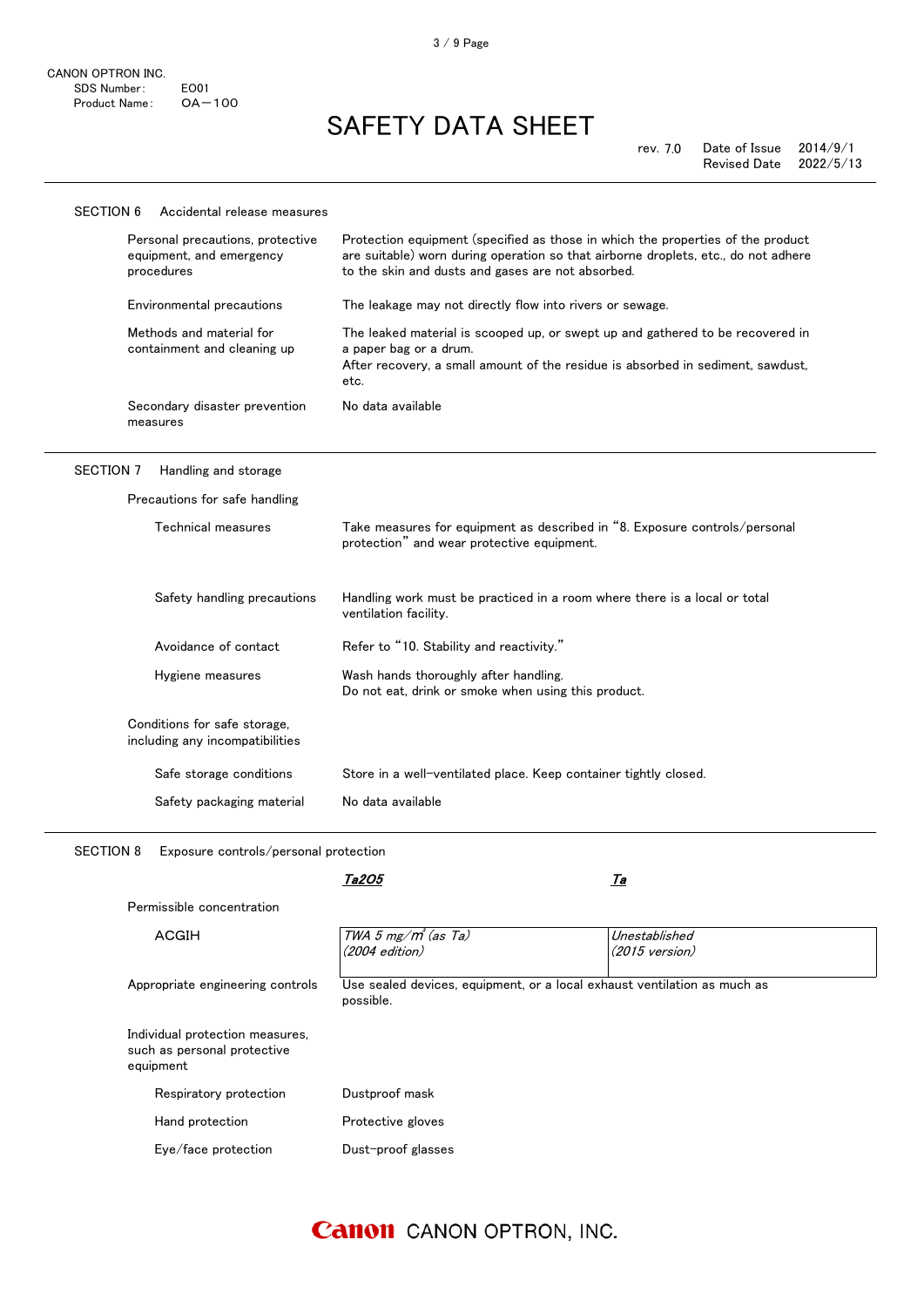| rev. 7.0 | Date of Issue       | 2014/9/1  |
|----------|---------------------|-----------|
|          | <b>Revised Date</b> | 2022/5/13 |

|                  | Skin protection                                             | Protective clothing            |                                                                                                                                                                      |
|------------------|-------------------------------------------------------------|--------------------------------|----------------------------------------------------------------------------------------------------------------------------------------------------------------------|
| <b>SECTION 9</b> | Physical and chemical properties                            |                                |                                                                                                                                                                      |
|                  | Appearance                                                  |                                |                                                                                                                                                                      |
|                  | Physical state                                              | Solid                          |                                                                                                                                                                      |
|                  | Form                                                        | Pellets, granules              |                                                                                                                                                                      |
|                  | Colour                                                      | Gray                           |                                                                                                                                                                      |
|                  | Odour                                                       | None                           |                                                                                                                                                                      |
|                  |                                                             | <u>Ta2O5</u>                   | <u>Ta</u>                                                                                                                                                            |
|                  | Melting point/freezing point                                | 1862~1882°C                    | 2996°C                                                                                                                                                               |
|                  | Boiling point or initial boiling point<br>and boiling range | No data available              | 5425°C                                                                                                                                                               |
|                  | Flammability                                                | No data available              | No data available                                                                                                                                                    |
|                  | Upper/lower flammability or<br>explosive limits             | No data available              | No data available                                                                                                                                                    |
|                  | Flash point                                                 | No data available              | No data available                                                                                                                                                    |
|                  | Auto-ignition temperature                                   | No data available              | $>250^{\circ}C$                                                                                                                                                      |
|                  | Decomposition temperature                                   | No data available              | No data available                                                                                                                                                    |
| рH               |                                                             | No data available              | No data available                                                                                                                                                    |
|                  | Kinematic viscosity                                         | No data available              | No data available                                                                                                                                                    |
|                  | Solubility                                                  |                                |                                                                                                                                                                      |
|                  | Water                                                       | Insoluble                      | Insoluble                                                                                                                                                            |
|                  | Other solvents                                              | No data available              | No data available                                                                                                                                                    |
|                  | Partition coefficient: n-<br>octanol/water                  | No data available              | No data available                                                                                                                                                    |
|                  | Vapour pressure                                             | No data available              | 1 kPa (3,024°C), 10 Pa (3,324°C), 100 Pa<br>$(3,684^{\circ}C)$ , 1 kPa $(4,122^{\circ}C)$ , 10 k Pa<br>$(4,666^{\circ}C)$ , 100 kPa $(5,361^{\circ}C)$ (HSDB (2015)) |
|                  | Density and/or relative density                             | 8.2                            | No data available                                                                                                                                                    |
|                  | (Density)                                                   | ※ 6.0 ~ 7.0 (pellet) as OA-100 |                                                                                                                                                                      |
|                  | Relative vapor density                                      | No data available              | No data available                                                                                                                                                    |
|                  | Particle characteristics                                    | No data available              | No data available                                                                                                                                                    |
|                  | Other information                                           | No data available              | No data available                                                                                                                                                    |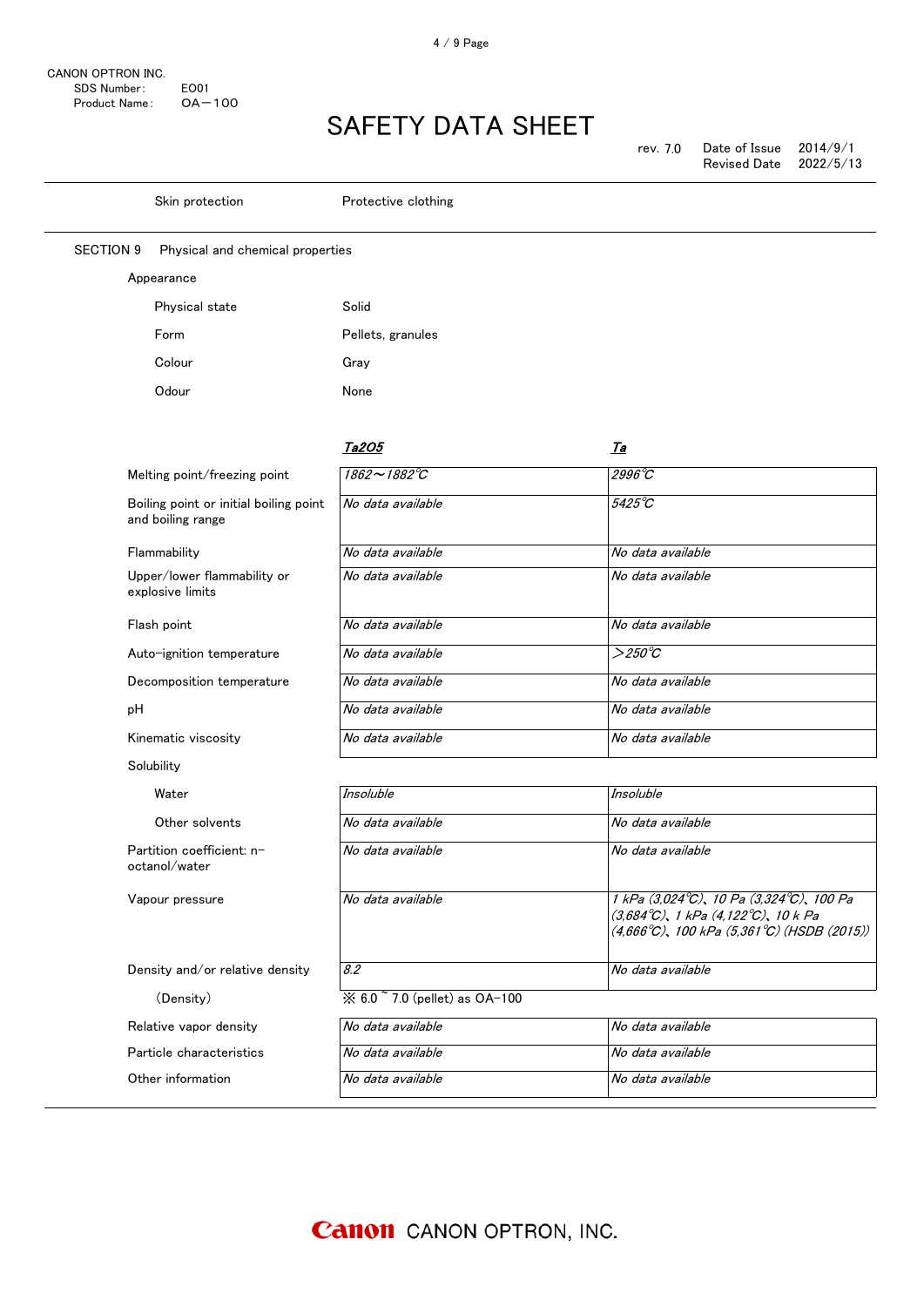| SECTION 10<br>Stability and reactivity               |                                                                                                                                                          |                                                                                                                                         |
|------------------------------------------------------|----------------------------------------------------------------------------------------------------------------------------------------------------------|-----------------------------------------------------------------------------------------------------------------------------------------|
|                                                      | Ta2O5                                                                                                                                                    | <u>Та</u>                                                                                                                               |
| Reactivity                                           | No data available                                                                                                                                        | There might be the dust explosion with a<br>minute particle.<br>Nonflammable in bulk form.                                              |
| Chemical stability                                   | It is stable in storage conditions and normal No data available<br>handling.                                                                             |                                                                                                                                         |
| Possibility of hazardous reactions                   | Violently react with bromine trifluoride. It<br>flames.<br>This occurs at around 410 $\degree$ C, reaction with<br>lithium increases to 595 $\degree$ C. | It produce strong oxidizer, bromine<br>reacts violently with chlorine trifluoride, emit trifluoride, fluorine and a dangerous reaction. |
| Conditions to avoid                                  | No data available                                                                                                                                        | No data available                                                                                                                       |
| Incompatible materials                               | Bromine trifluoride, chlorine trifluoride,<br>lithium                                                                                                    | No data available                                                                                                                       |
| Hazardous decomposition products   No data available |                                                                                                                                                          | No data available                                                                                                                       |

#### SECTION 11 Toxicological information

|                                                 | Ta2O5                                                                                                                                              | Ta                                                                |
|-------------------------------------------------|----------------------------------------------------------------------------------------------------------------------------------------------------|-------------------------------------------------------------------|
| Acute toxicity(oral)                            | Oral - Rat LD50: 8g/kg, intraperitoneal - rat   For a murine LD50 price the report (RTECS<br>$LD \rightarrow 5g/kg$<br>Oral - Mouse LD50:> $4g/kg$ | (Access on September 2015)) with 595<br>$mg/kg$ But, there is it. |
| Acute toxicity (dermal)                         | No data available                                                                                                                                  | No data available                                                 |
| Acute toxicity (Inhalation: Gases)              | If inhaled, to stimulate the respiratory<br>system and mucous membranes.                                                                           | Solid (GHS definition)                                            |
| Acute toxicity (Inhalation:<br>Vapours)         | No data available                                                                                                                                  | Solid (GHS definition)                                            |
| Acute toxicity (Inhalation: Dusts<br>and mists) | No data available                                                                                                                                  | No data available                                                 |
| Skin corrosion/irritation                       | No data available                                                                                                                                  | No data available                                                 |
| Serious eye damage/irritation                   | No data available                                                                                                                                  | No data available                                                 |
| Respiratory or skin sensitization               | No data available                                                                                                                                  | No data available                                                 |
| Germ cell mutagenicity                          | No data available                                                                                                                                  | No data available                                                 |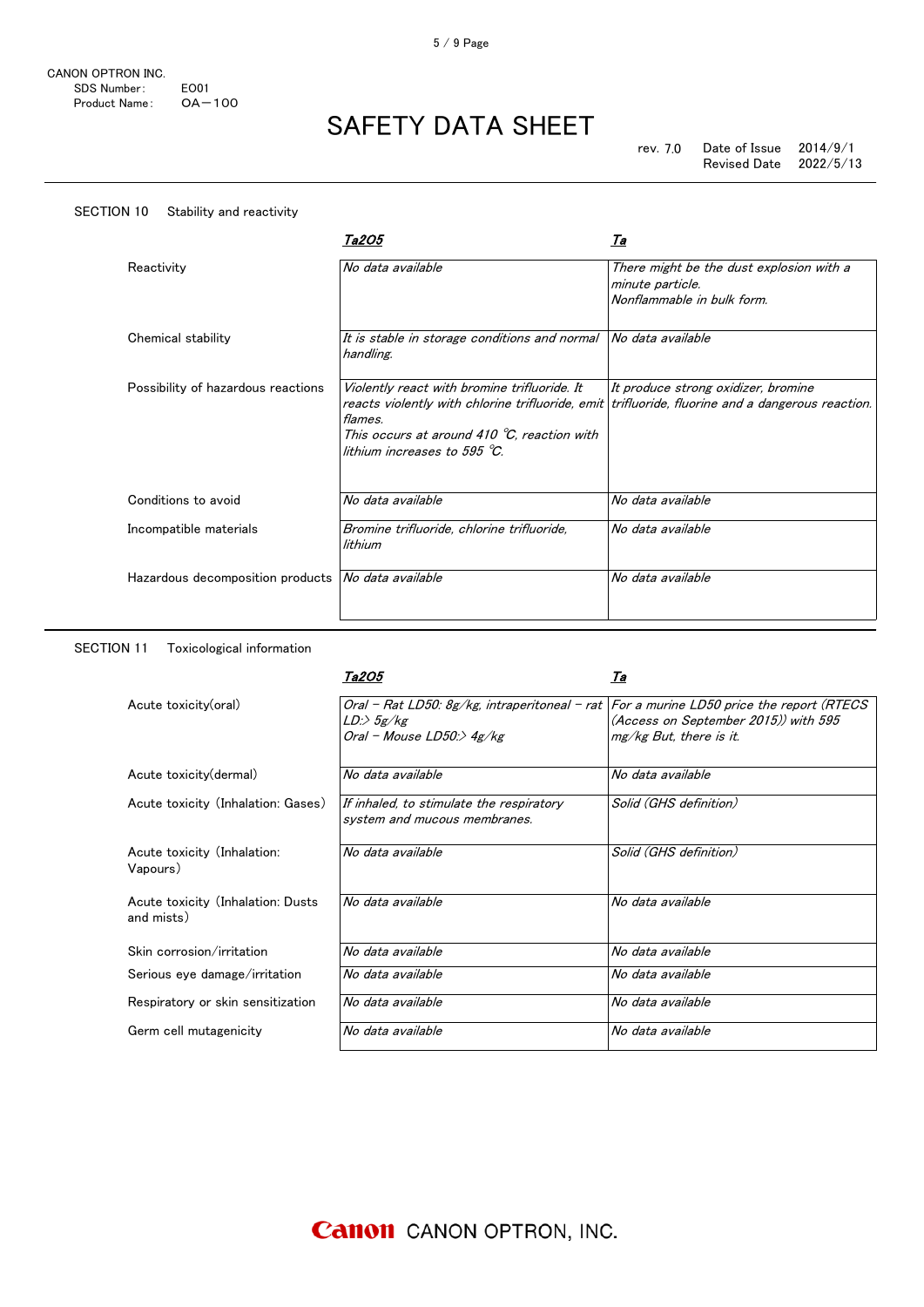| CANON OPTRON INC. |                  |
|-------------------|------------------|
| SDS Number:       | FO <sub>01</sub> |
| Product Name:     | $OA - 100$       |

rev. 7.0 Date of Issue  $2014/9/1$ Revised Date 2022/5/13

| Carcinogenicity                                                      | No data available | There is a description that for local<br>influence, 714 days after implantation of<br>metal tantalum into the rats, there is a<br>report that formation of malignant<br>fibrosarcoma was found in 2 out of 50 sites,<br>but objection and controversy occurred<br>against the report (PATTY (6th, 2012)). In<br>addition, there is also a report that for the<br>evaluation of the safety of a novel medical<br>material for implantation in the body, a<br>group in which pellets of this substance<br>were implanted into the bodies of rats (1<br>mm x 2 mm, cylindrical) was set as a<br>negative control. Up to 20 pellets were<br>intramuscularly implanted in rats, however,<br>tumor development was not observed<br>(PATTY (6th, 2012)). Regarding<br>carcinogenicity of this substance, there are<br>no classification results by other<br>organizations. From the above, it was<br>classified as "Classification not possible"<br>due to lack of data for this hazard class. |
|----------------------------------------------------------------------|-------------------|-----------------------------------------------------------------------------------------------------------------------------------------------------------------------------------------------------------------------------------------------------------------------------------------------------------------------------------------------------------------------------------------------------------------------------------------------------------------------------------------------------------------------------------------------------------------------------------------------------------------------------------------------------------------------------------------------------------------------------------------------------------------------------------------------------------------------------------------------------------------------------------------------------------------------------------------------------------------------------------------|
| Reproductive toxicity                                                | No data available | Classification not possible due to lack of<br>data. Besides, there is a report that 20<br>pellets of this substance, 1-2 mm, were<br>implanted into the bodies of male rats, and<br>they were observed for a period<br>corresponding to about 21% of their lifetime,<br>but no adverse effects on the fertility and<br>the quality of sperm (concentration, motility)<br>in males were seen (PATTY (6th, 2012)).                                                                                                                                                                                                                                                                                                                                                                                                                                                                                                                                                                        |
| Specific target organ toxicity(single No data available<br>exposure) |                   | Base on the description that this substance<br>may be irritating to the respiratory tract<br>(ACGIH (7th, 2001)), it was classified in<br>Category 3 (respiratory tract irritation).                                                                                                                                                                                                                                                                                                                                                                                                                                                                                                                                                                                                                                                                                                                                                                                                    |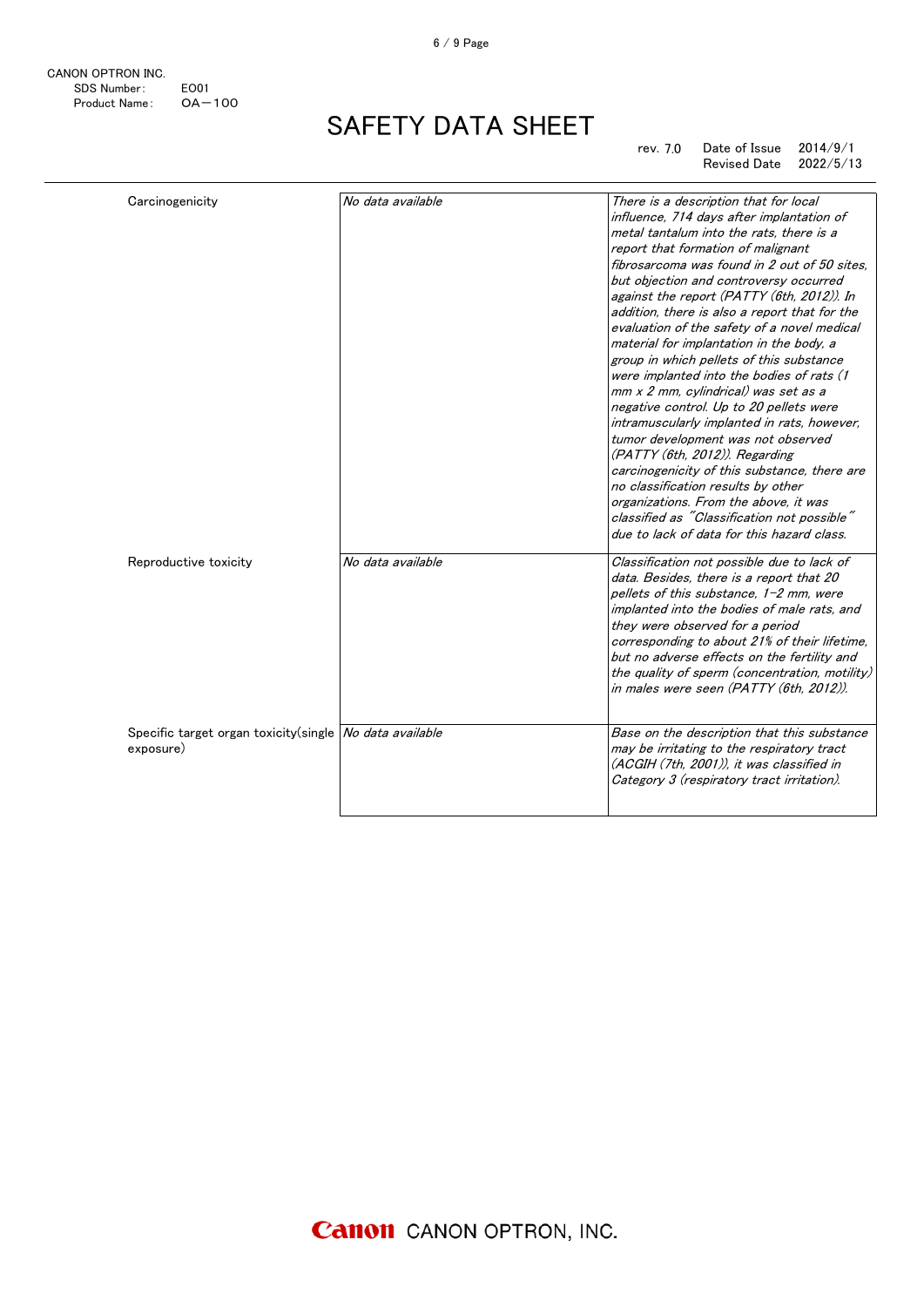| CANON OPTRON INC. |                  |
|-------------------|------------------|
| SDS Number:       | FO <sub>01</sub> |
| Product Name:     | $OA - 100$       |

|                   |                   | edema (ACGIH (7th, 2001), DFGOT Vol.16<br>(2001), PATTY (6th, 2012)), and there is a<br>report that on the insertion of tantalum<br>plates into the bones of dogs and rabbits for<br>3 weeks to 3 months, no evidence for<br>irritation of the bone and soft tissue was<br>seen in microscopic and X-ray examinations<br>(ACGIH (7th, 2001), DFGOT Vol.16 (2001),<br>PATTY (6th. 2012)).<br>On the other hand, as one report showing a<br>few effects, it is reported that in patients<br>who had orbital implants, pain, headache,<br>mucopurulent eye discharge, diffuse<br>conjunctival inflammation, and erosion of<br>tissues surrounding the implants were<br>observed $10-15$ years after the implantation |
|-------------------|-------------------|-------------------------------------------------------------------------------------------------------------------------------------------------------------------------------------------------------------------------------------------------------------------------------------------------------------------------------------------------------------------------------------------------------------------------------------------------------------------------------------------------------------------------------------------------------------------------------------------------------------------------------------------------------------------------------------------------------------------|
| Aspiration hazard | No data available | (PATTY (6th, 2012)).<br>No data available                                                                                                                                                                                                                                                                                                                                                                                                                                                                                                                                                                                                                                                                         |
| Other information | No data available |                                                                                                                                                                                                                                                                                                                                                                                                                                                                                                                                                                                                                                                                                                                   |

SECTION 12 Ecological information

Ta2O5

 $\overline{\phantom{a}}$ 

| Toxicity                                                       |                   |                   |
|----------------------------------------------------------------|-------------------|-------------------|
| Hazardous to the aguatic<br>environment Short-<br>term(acute)  | No data available | No data available |
| Hazardous to the aguatic<br>environment Long-<br>term(chronic) | No data available | No data available |
| Persistence and degradablility                                 | No data available | No data available |
| Bioaccumulative potential                                      | No data available | No data available |
| Mobility in soil                                               | No data available | No data available |
| Hazard to the ozone laver                                      | No data available | No data available |
| Other adverse effects                                          | No data available | No data available |
|                                                                |                   |                   |

SECTION 13 Disposal considerations

Waste treatment methods Process is contracted to industrial waste disposers who received approval of a prefectural governor.

### **Canon** CANON OPTRON, INC.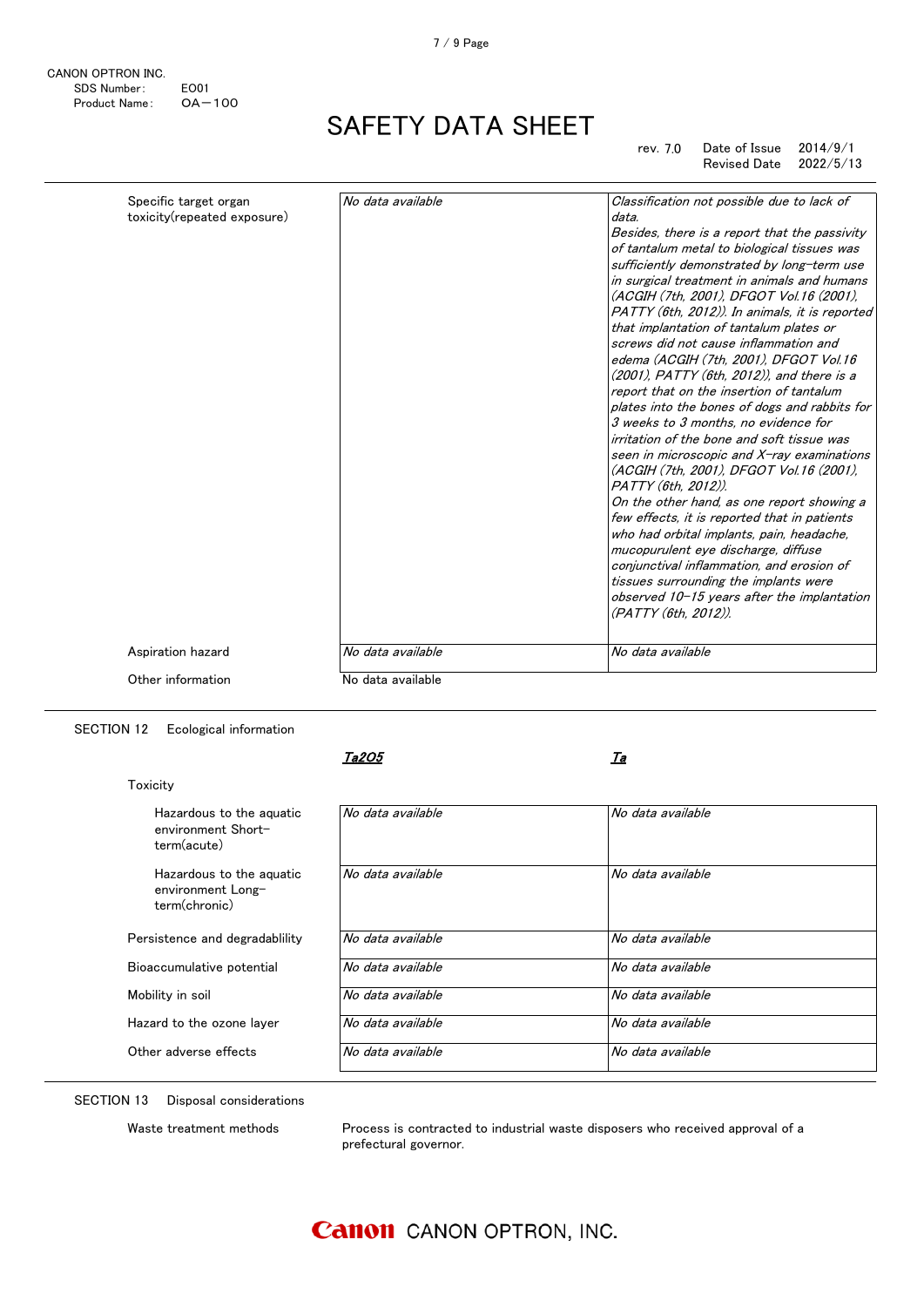Contaminated container and contaminated packaging

The container is recycled after being cleaned, or is appropriately processed according to the standards of related laws and regulations. When disposing of empty containers, the contents should be completely removed.

SECTION 14 Transport information

|                                                            | Ta2O5                                                                                                                                                                    | Та                                                                                                                                                                                                                             |
|------------------------------------------------------------|--------------------------------------------------------------------------------------------------------------------------------------------------------------------------|--------------------------------------------------------------------------------------------------------------------------------------------------------------------------------------------------------------------------------|
| International regulation                                   |                                                                                                                                                                          |                                                                                                                                                                                                                                |
| UN number                                                  | Not applicable                                                                                                                                                           | 3089                                                                                                                                                                                                                           |
| UN proper shipping name                                    | Not applicable                                                                                                                                                           | METAL POWDER, FLAMMABLE, N.O.S.                                                                                                                                                                                                |
| UN classification                                          | Not applicable                                                                                                                                                           | Class 4.1                                                                                                                                                                                                                      |
| Transport hazard class                                     | Not applicable                                                                                                                                                           | —                                                                                                                                                                                                                              |
| Packing group                                              | Not applicable                                                                                                                                                           | Ш                                                                                                                                                                                                                              |
| Hazardous to the aguatic<br>environment                    | No data available                                                                                                                                                        | No data available                                                                                                                                                                                                              |
| Maritime transport in bulk<br>according to IMO instruments | No data available                                                                                                                                                        | No data available                                                                                                                                                                                                              |
| Japanese lows and regulations                              | Land regulation information Not applicable<br>Maritime regulatory information non-<br>hazardous materials<br>Aviation regulatory information non-<br>hazardous materials | Refer to "15. Regulatory information."                                                                                                                                                                                         |
| Special precautions for users                              | No data available                                                                                                                                                        | Requires retention of yellow card when<br>transporting.<br>When transporting, protect from direct<br>sunlight and take on cargo without breakage<br>of container, corrosion and leakage.<br>Do not stack heavy good thereupon. |
| <b>Special Provisions</b>                                  |                                                                                                                                                                          | 170                                                                                                                                                                                                                            |

SECTION 15 Regulatoly information(Japan)

|                                                     | Ta2O5                                                          | <u>Та</u>                                                      |
|-----------------------------------------------------|----------------------------------------------------------------|----------------------------------------------------------------|
| Occupational Safety and Health<br>Law               | There is it in the case of an application or<br>an application | There is it in the case of an application or<br>an application |
| PRTR Law                                            | Not applicable                                                 | Not applicable                                                 |
| Poisonous and Deleterious<br>Substances control Law | Not applicable                                                 | Not applicable                                                 |
| Labor Standards Act                                 | Not applicable                                                 | Not applicable                                                 |
| Chemical substances control Law                     | Not applicable                                                 | Not applicable                                                 |
| Fire fighting Law                                   | Not applicable                                                 | There is it in the case of an application or<br>an application |
| Air Pollution Control Act                           | Not applicable                                                 | Not applicable                                                 |
| Water Pollution Prevention Act                      | Not applicable                                                 | Not applicable                                                 |

**Canon** CANON OPTRON, INC.